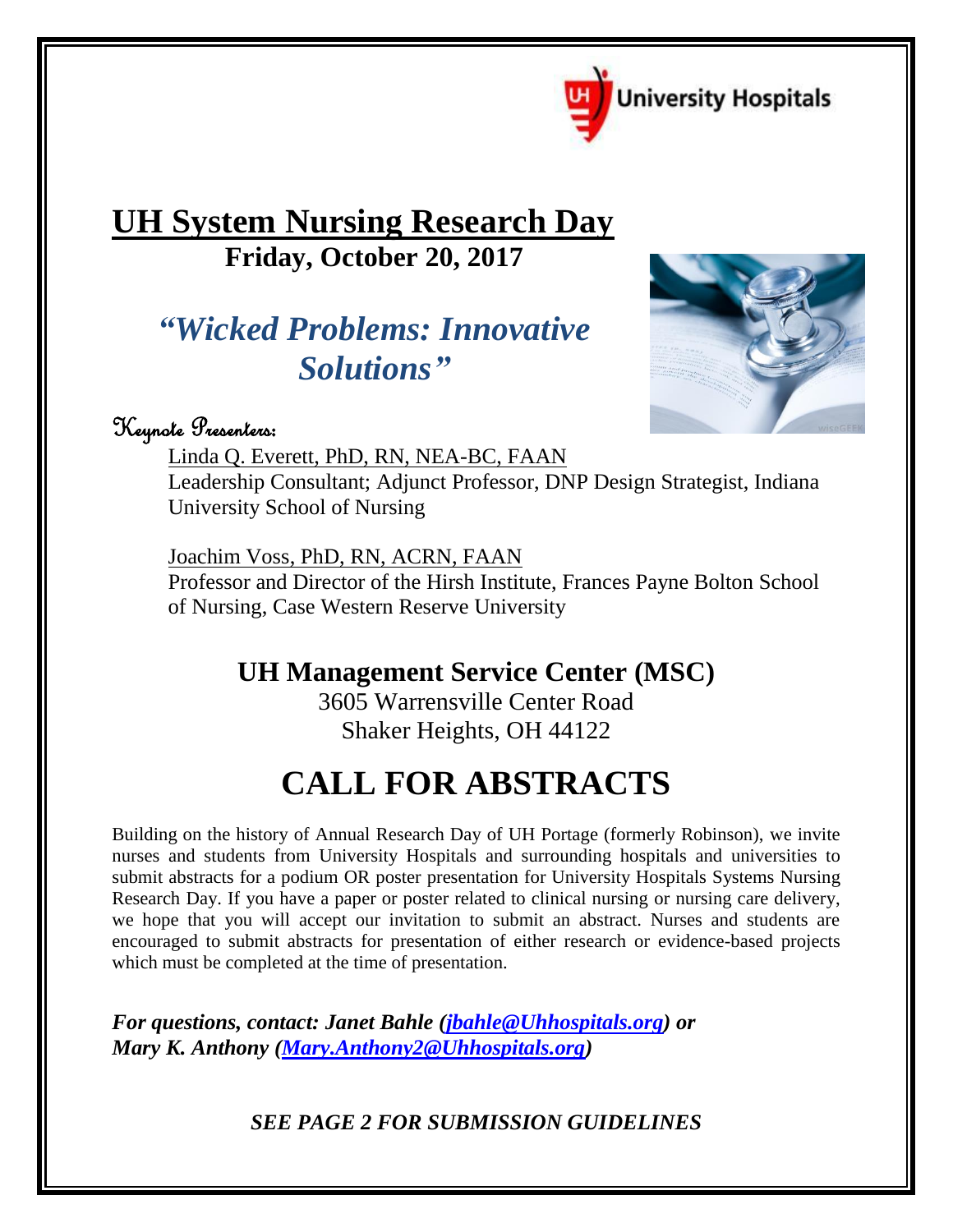

# **Abstract Submission Guidelines**

**Abstracts are solicited for nursing research or evidence-based practice with application for clinical practice or care delivery.**

- All abstracts will be blinded for peer review.
- Abstracts are limited to one typed page using the headings: *Background*, *Aims, Methodology, Analysis, Findings, and Implications for Nursing*. Submit abstracts in a Word document (no PDFs please), double-spaced with one-inch margins and 12-point font size. **Abstracts not meeting criteria may be eliminated.**
- Include a separate cover sheet with the abstract title, author's name(s), credentials, and name of institution or organization.
- A**bstracts must be accompanied by a completed Presentation Information Form and emailed no later than Thursday, June 15, 2017 to**: **Michelle.Grant@Uhhospitals.org**
- The lead author/presenter will be notified of the decision of the review committee by July 1, 2017 and **must confirm acceptance and provide required continuing education forms by July 15, 2017.**
- Podium presentations are 30 minutes, including questions and answers.
- Abstracts of previously presented posters are eligible for submission.

#### **Registration:**

Brochures will be available and registration will begin August 1, 2017. The conference is sponsored on a self-supporting basis, and each podium or poster presenter is responsible for his or her own expenses, including \$80.00 (UH employees \$60.00) registration fee, travel, lodging, etc. Continental breakfast and lunch are included in the registration fee. Free parking is available on site.